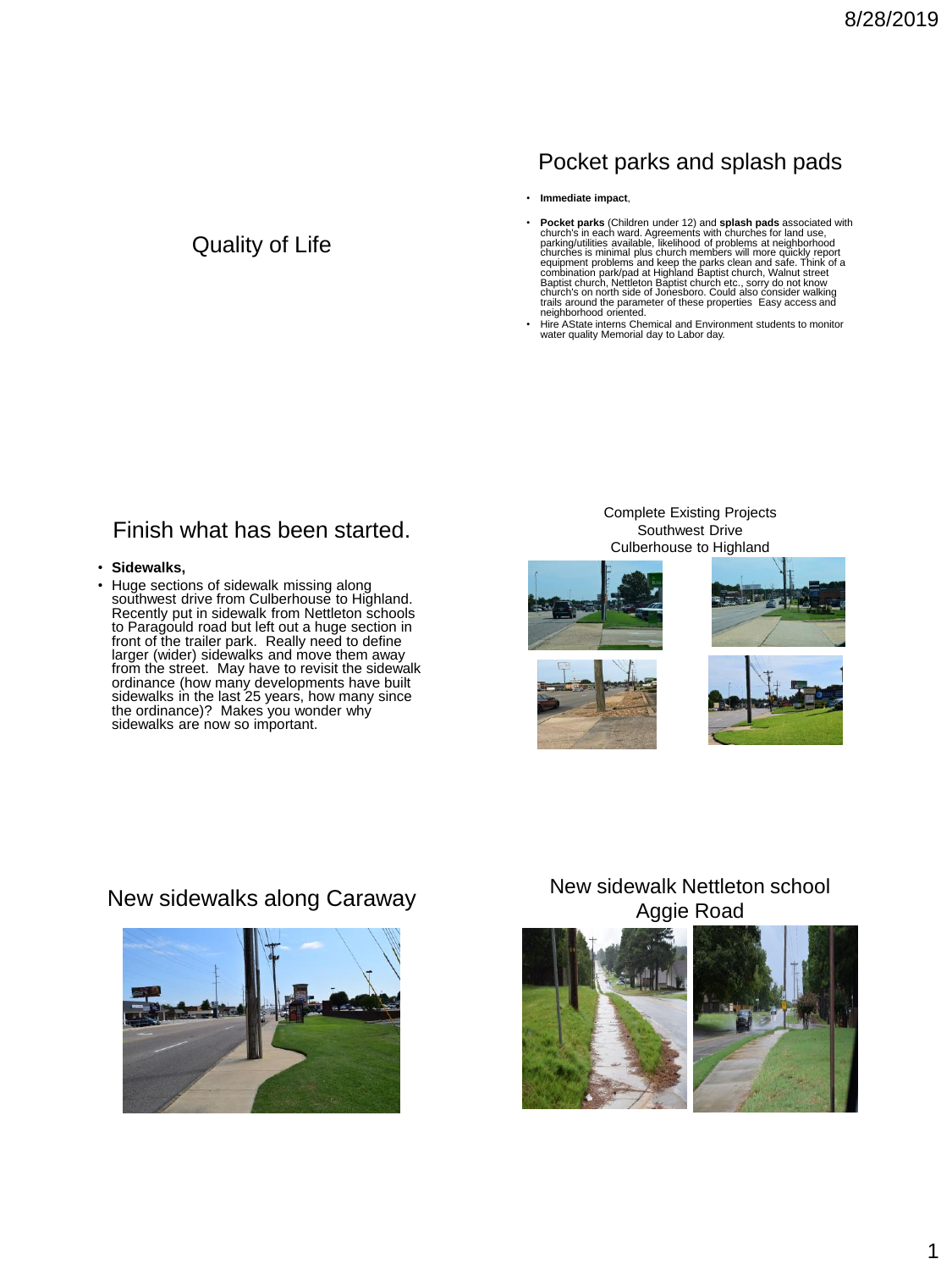# A State sidewalk study?

• At one time the city said "AState" had under taken a project to identify sidewalk needs what happened?

### **Beatification / Gateway streets**

• Designate streets as **Gateway streets** and develop guidelines for new or remodeling of anything built along these streets as recently done for some downtown developments. Main, Matthews, North Main, Huntington, Johnson ,etc., these are were individuals coming into Jonesboro get their first and lasting impression.



### Gateway street / Main street **Gateway street / Mathews**, Washington









## Kitchen street near Mathews **Quality of Life Phase II** Beyond the Projects

- Team Jonesboro is a large group of Jonesboro residents who need to remain focused and together to hold our elected officials accountable beyond building stuff.
- How many more high density apartments complexes do we need that we all know will fall into disrepair in 10 years and become crime issues
- How many more single family homes are we going to allow to be subdivided in 3-4 units.
- What is a single family residence, just how many individuals can live there?
- Nuisance, pet ordinance rewrite, see suggestion from other cities, copy on this USB.
- Etc., etc.,